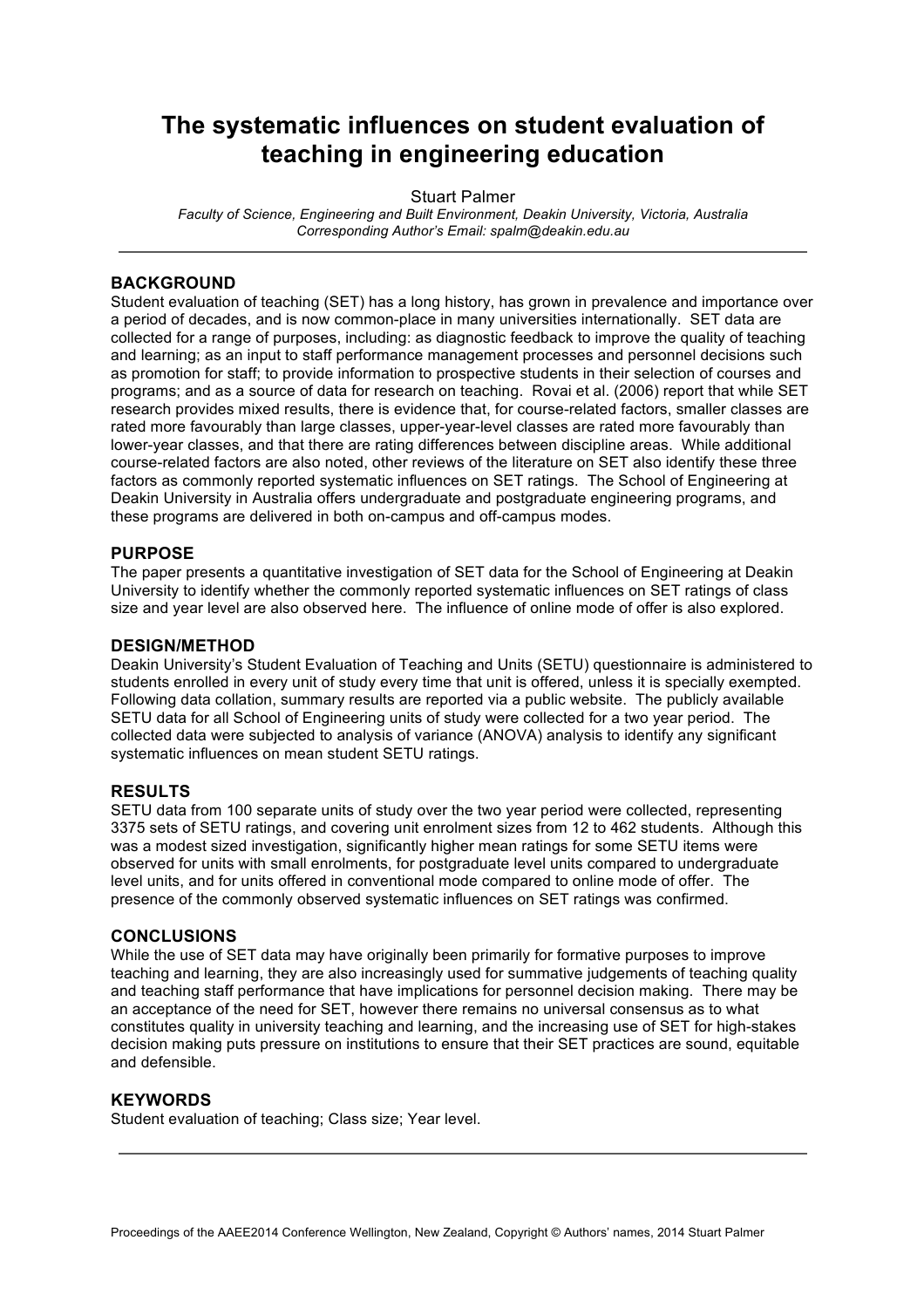# **Introduction**

Student evaluation of teaching (SET) has a long history, has grown in prevalence and importance over a period of decades, and is now common-place in many universities internationally (Davies, Hirschberg, Lye, Johnston, & McDonald, 2007; Denson, Loveday, & Dalton, 2010; Kember, Leung, & Kwan, 2002). SET data are collected for a range of purposes, including: as diagnostic feedback to improve the quality of teaching and learning; as an input to staff performance management processes and personnel decisions such as promotion for staff; to provide information to prospective students in their selection of courses and programs; and as a source of data for research on teaching (Kember et al., 2002; Marsh & Roche, 1993; Neumann, 2000). Rovai et al. (2006) report that while SET research provides mixed results, there is evidence that, for course-related factors, smaller classes are rated more favourably than large classes, upper-year-level classes are rated more favourably than lower-year classes, and that there are rating differences between discipline areas. While additional course-related factors are also noted, other reviews of the literature on SET also identify these three factors as commonly reported systematic influences on SET ratings (Davies et al., 2007; Neumann, 2000). In the context of engineering education, a large investigation in a US college of Engineering found a range of systematic influences on SET ratings, including class size and class level (junior, senior, graduate) (Johnson, Narayanan, & Sawaya, 2013).

In more recent times, there has been dramatic growth in online education internationally that continues to this day (Allen & Seaman, 2010; Loveland, 2007; Mayadas, Bourne, & Bacsich, 2009). Rovai et al. (2006) note that much of the published research on SET relates to traditional classroom settings, and in an analysis of qualitative SET data (open-ended student written comments) they found a significant difference between the responses of students completing a wholly online version of a course compared to students completing an on-campus version of the same course – online students gave a more negative rating (Rovai, Ponton, Derrick, & Davis, 2006). Loveland (2007) notes the lack of research on the use of SET to evaluate online teaching, provides a study indicating significantly lower SET ratings for online classes compared to on-campus classes, and calls for additional research in this area. An institution-wide analysis of SET data at Deakin University confirmed the significant influence of class size, class level and discipline area on at least some SET ratings, and also found online mode of offer to significantly influence at least some SET ratings (Palmer & Smith, 2013).

This paper presents an investigation into the systematic influences on SET ratings for engineering programs at Deakin University. This investigation draws on publicly available SET data over a two year period – 100 units of study in total. Specifically, this investigation seeks to identify any observable significant systematic influence on SET ratings assignable to class size and/or class level and/or online mode of offer. Being limited to engineering programs, the commonly identified systematic influence on SET ratings of discipline area is usefully held constant. The relatively small scale of the investigation means that, rather than being definitive, the findings are an indicator for future work to further characterise the impact of any observed systematic influences on SET ratings, and for the development of methods to most effectively use collected SET data in the improvement of learning and teaching in engineering.

# **Deakin University context**

The School of Engineering at Deakin University in Australia offers undergraduate and postgraduate engineering programs. These programs are delivered in both on-campus and off-campus modes. Off-campus students are typically mature aged, working full-time, have significant experience in an engineering-related job role, and may live remotely from the university campus, including overseas. In the past, off-campus students typically received a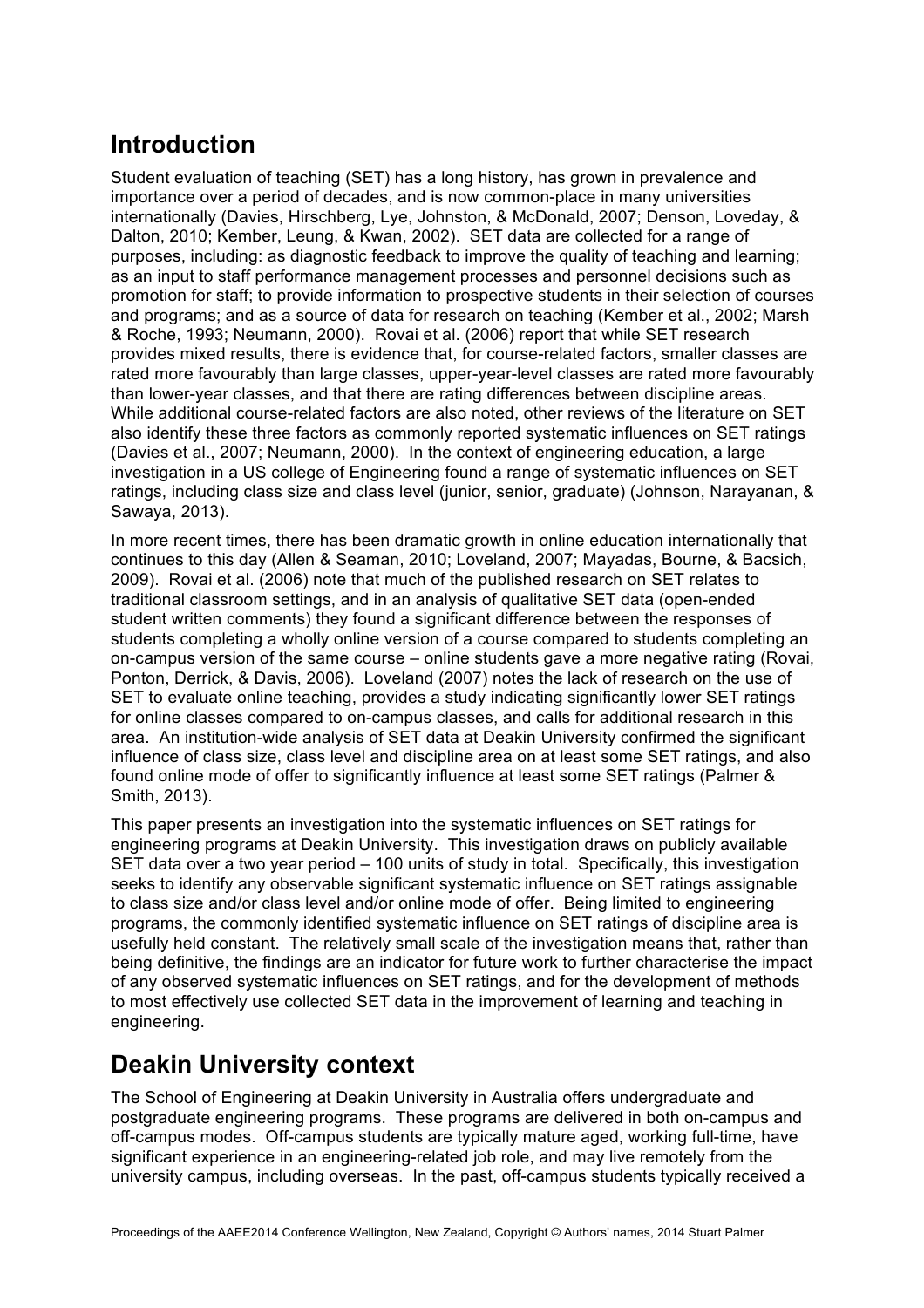substantial package of printed study materials that may have been supplemented with other learning resources such as video on tape or disk. More recently, virtually all off-campus learning resources have been migrated online, in the form of web pages, downloadable documents and streaming video. Off-campus students attend on-campus for mandatory minimum periods as required by engineering program accreditation, and on-campus students typically have access to the same online learning materials as off-campus students.

Deakin University has an 'Evaluation of Teaching and Units' procedure that requires Deakin University's Student Evaluation of Teaching and Units (SETU) questionnaire to be administered to students enrolled in every unit of study every time that unit is offered, unless it is specially exempted. This means that a large volume of SET data is collected annually at Deakin University. The SETU instrument, as a standardised, centrally administered questionnaire, currently consists of ten core items:

- 1. This unit was well taught.
- 2. The course materials in this unit were of high quality.
- 3. The workload in this unit was manageable.
- 4. Requirements for completing the assessment tasks in this unit were clear.
- 5. The teaching staff gave me helpful feedback.
- 6. The library resources met my needs for this unit.
- 7. I would recommend this unit to other students.
- 8. The technologies used to deliver the online content in this unit performed satisfactorily.
- 9. The on-line teaching and resources in this unit enhanced my learning experience.
- 10. This unit challenged me to learn.

SETU respondents rate each core item on a five point scale (1=strongly disagree; 2=disagree; 3=neutral; 4=agree; 5=strongly agree) with a 'not applicable' option included. In addition to the ten core items, SETU includes a rating of, and open-ended comment on, the quality of teaching for each nominated staff member involved in teaching on the unit, and open-ended comments on the 'best aspects' of, and 'aspects most in need of improvement' for the unit.

The SETU survey is open for a period of approximately one month at the end of each academic teaching period, and following collation of results, SETU data are reported via a public web site. Anyone with an interest can query the summary results for the ten core SETU items, based on a selection of teaching/evaluation period, faculty, school, unit and student enrolment location (Deakin University, 2014). The data reported for a unit include total enrolment, number of responses and computed response rate for the enrolment location(s) selected, and, number of responses, mean rating and standard deviation of the mean rating for each of the ten core SETU items. SETU results are publicly reported for a unit unless the number of responses is less than ten; the presumption being that anything less than ten responses is an unrepresentative sample size.

## **Method**

Mean ratings for the ten core SETU items for all units belonging to the Deakin University School of Engineering and reporting data via the Deakin University SETU web site were collected for the six main academic teaching periods in 2011 and 2012. It is acknowledged that the underlying SET ratings provided by students are derived from response scales and are fundamentally ordinal in nature. However, students and staff are generally aware that the data, for practical purposes, is treated as originating from a five point interval scale, and are reported and used via the SETU system as a mean rating out of five. The use of ordinal data in many parametric statistical procedures, while commonplace in the social sciences, is not universally accepted as valid. However, there is a significant body of research that has demonstrated the practical utility of analysis of ordinal data, based on the robustness of many statistical methods to significant departures from assumptions about the underlying data, including departures from normality and 'intervalness' that might be present in ordinal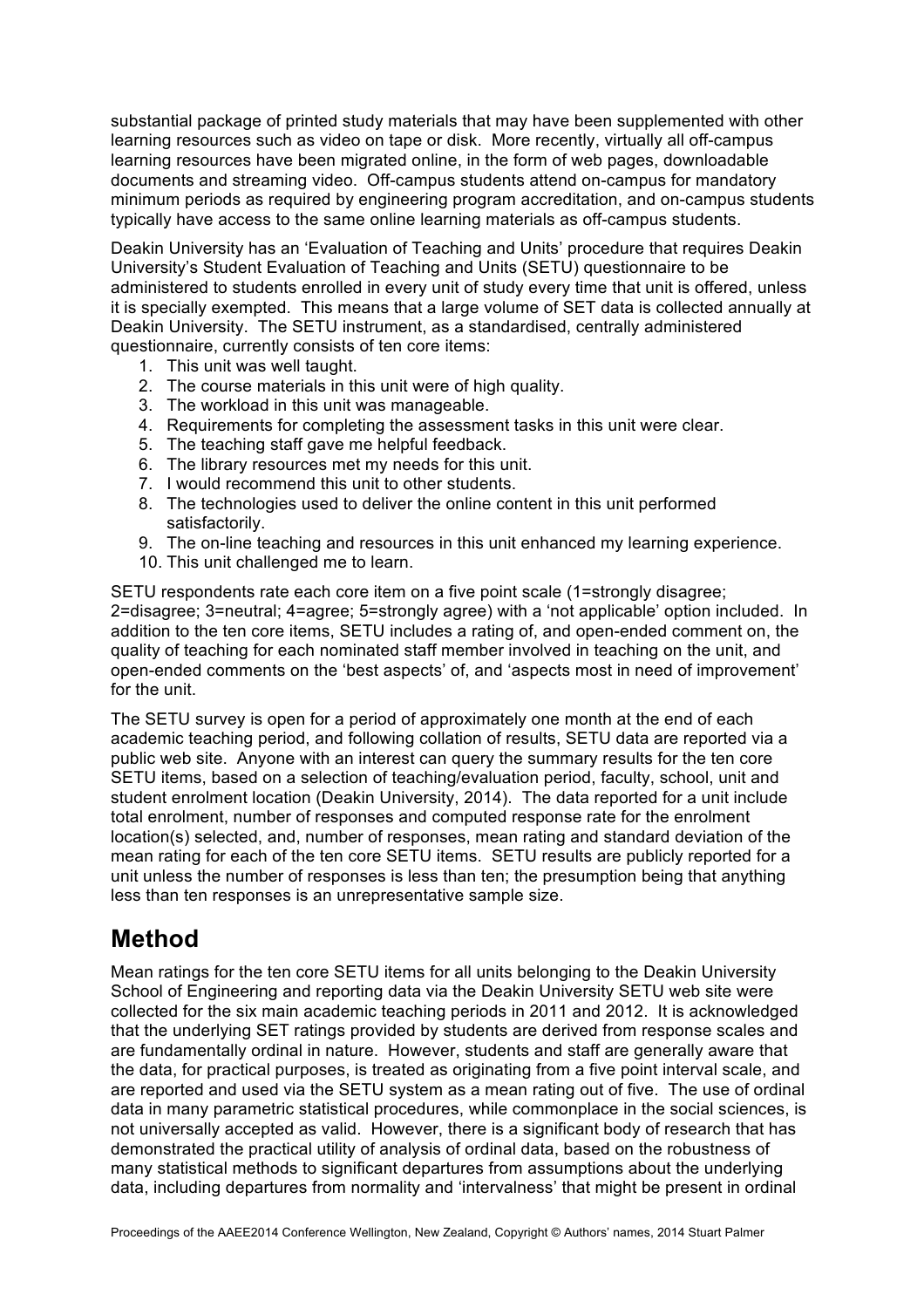scale data (Jaccard & Wan, 1996; Norman, 2010). Additionally, while the underlying SET ratings provided by students are ordinal data, the primary data element in this investigation is the mean of the ratings provided by students enrolled in a unit of study. The statistical analysis that follows is based on these unit-level mean ratings, where the central limit theorem suggests that, regardless of the distribution of the original data, the distribution of the means will tend towards normality (Aron, Aron, & Coups, 2009). With these methodological limitations acknowledged, the following analyses were performed.

For each of class size, class level and online mode of offer, appropriate groupings were identified, as outlined below. For each of these three factors a one-way analysis of variance (ANOVA) was undertaken to identify any significant systematic variation in the mean rating between factor groupings for the ten SETU items. Where Levene's test of homogeneity of variance failed, a robust ANOVA test using the Welch test statistic was performed instead. Where a significant difference was observed and there were more than two groupings for a factor (i.e., class size and class level), post-hoc group pair-wise comparisons were performed to assess which factor groupings had significantly different mean SET ratings. For the post-hoc tests, where equal variance could be assumed Tukey's 'honest significant difference' test was used, and where equal variance could not be assumed Tamhane's T2 test was used.

The proxy measure for class size was taken to be the officially recorded unit enrolment; acknowledging that this was the nominal class size, which may vary depending on actual class attendances for on-campus students, and that 'class size' may affect the experience of off-campus students in different ways to on-campus students. For the purpose of practical utility, class sizes are typically divided into bands/categories (small, medium, large, etc.) which can then be used later to interpret SET ratings based on class size (Neumann, 2000; Smith, 2008). Observed class size bands used in SET data analyses vary - <20, 20-74, >74 (Hippensteel & Martin, 2005); 20-39, 40-49, 50-69,70-119, 120-149, 160-175 (Ragan & Walia, 2010); 1-20, 21-40, 41-60, 61-80, 81-100, 101-150, 151-200 (Johnson et al., 2013). For the 100 units included in the analysis here, the enrolment ranged from 12 to 462. Four groups were chosen for the analysis presented here. ANOVA analysis is most robust when there are approximately equal numbers of cases in each group. Rank ordering the cases by unit enrolment and dividing into four equal groups gives class size groupings of 12-34, 35-56, 58-104 and 115-462.

Likewise, for class level grouping, many combinations can be observed in the SET literature first-year, second-year, senior-year (third to fifth) and postgraduate (Neumann, 2000); firstyear, second-year, and, third-year and above (Smith, 2008); first-year, second-year, thirdyear, and, fourth-year and higher (Santhanam & Hicks, 2002). Here three groups were chosen – first- and second-year, third- and fourth-year, and postgraduate.

A 'normal' unit of study in the engineering program at Deakin University includes students enrolled in both on-campus and off-campus modes of study. Historically, a distinction was made between units offered in off-campus mode, where students would be sent print-based learning materials, and wholly online mode, where students would receive all learning materials online. As noted above, off-campus students now effectively study in online mode, but for some of the period under consideration, some units were still nominally recorded as wholly online mode of offer. For the purposes of this investigation, those units tagged as offered in wholly online mode and those offered in off-campus mode exclusively (no oncampus students enrolled) are collectively considered as being offered in online mode. All other units have a predominately on-campus enrolment, but may contain a proportion of offcampus students. This enrolment mode grouping schema is best considered as conventional mode of offer versus online mode of offer.

In all following analyses, the significance level used was  $p < 0.02$ . This level of statistical significance indicates that you could expect to see the observed differences in group means only one time in 50 if similar samples were drawn at random from their parent populations.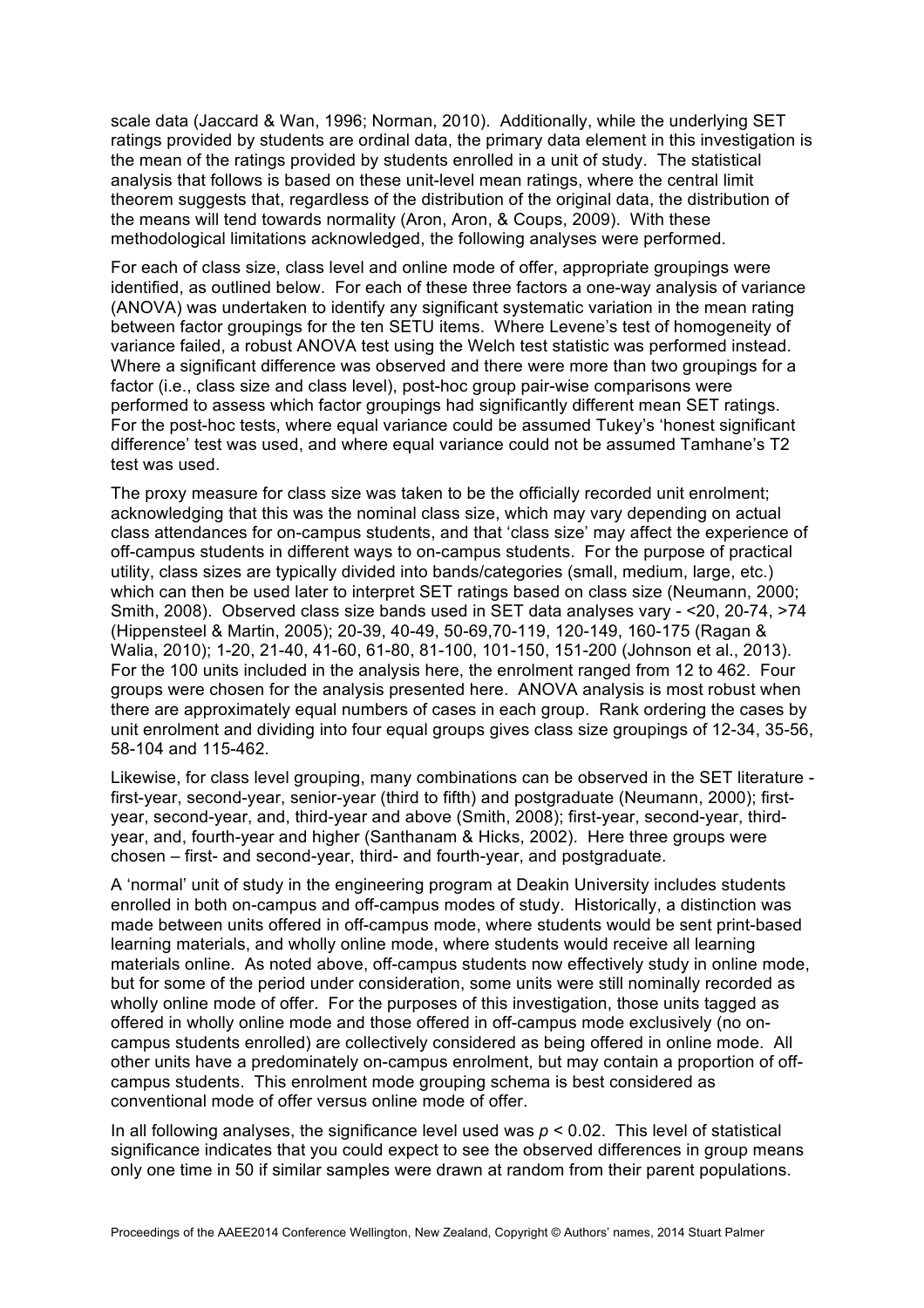That is, if a significance level of  $p < 0.02$  is observed, it is unlikely that the sample group means are an artefact of chance, and that they actually represent groupings with significantly different distributions of SETU ratings. The term SET is used to denote student evaluation of teaching generically. The term SETU is used to refer specifically to the student evaluation of teaching and units SET instrument employed at Deakin University. A discussion of the observed results is also presented.

# **Results and Discussion**

The data extracted from the SETU reporting web site and used in the analysis here included mean rating sets for 100 units of study and represented 3375 sets of SETU ratings. The data set includes responses from student enrolled in all modes of study – on-campus, offcampus, and wholly online.

For each of the ten SETU items, a one-way ANOVA was attempted for the mean rating as the dependent variable against class size grouping. A number of significant differences were observed, and post-hoc testing revealed that the significant differences were primarily between the <35 group and all other groups. Based on this result, the three groups with enrolments greater than 34 were pooled to form a >34 group, and the one-way ANOVA test was repeated for the two groups <35 and >34. For all ten SETU items in the two group ANOVA test, Levene's test of homogeneity of variance passed, so a standard ANOVA test was performed. A significant difference in mean SETU rating between the two class size groupings was observed for all but two SETU items. Table 1 presents a summary of the statistical test results and a measure of effect size based on eta squared  $(\eta^2)$ .

| <b>SETU item</b>                                     | <b>Test statistic</b> | Significance | <b>Effect size</b> |
|------------------------------------------------------|-----------------------|--------------|--------------------|
| 1. This unit was well taught                         | $F = 7.45$            | p < 0.008    | $\eta^2$ = 0.071   |
| 2. The course materials were of high quality         | $F = 8.23$            | p < 0.006    | $\eta^2$ = 0.078   |
| 3. The workload in this unit was manageable          | $F = 6.45$            | p < 0.013    | $\eta^2$ = 0.062   |
| 4. Assessment tasks in this unit were clear          | $F = 6.97$            | p < 0.010    | $\eta^2$ = 0.066   |
| 5. The teaching staff gave me helpful feedback       | $F = 7.25$            | p < 0.009    | $n^2$ = 0.069      |
| 6. The library resources met my needs for this unit. | $F = 3.69$            | p > 0.057    | $n^2$ = 0.036      |
| 7. I would recommend unit to other students          | $F = 13.85$           | p < 0.001    | $n^2$ = 0.124      |
| 8. Technologies used performed satisfactorily        | $F = 7.93$            | p < 0.006    | $\eta^2$ = 0.075   |
| 9. On-line enhanced my learning experience           | $F = 7.41$            | p < 0.008    | $\eta^2$ = 0.070   |
| 10. This unit challenged me to learn.                | $F = 1.04$            | p > 0.309    | $n^2$ = 0.010      |

**Table 1: Relationship between mean SETU rating and class size grouping**

For all ten SETU items the <35 class size group had higher mean ratings, and for the eight items **in bold** in Table 1 this difference was significant at the *p* < 0.02 level. The average eta squared for all ten items was 0.066 – that is, on average, the observed difference in mean SETU ratings between the two class size groupings was 6.6 per cent. However this ranged up to 12.4 per cent for SETU item 7 (I would recommend this unit to other students), which is important as this item is often taken as an overall SETU proxy indicator. It has been posited that class size may influence the teaching approach used by a teacher and/or impact on the amount of personal communication or attention that a teacher can give to any particular student (Adams, Neumann, & Rytmeister, 1996; Centra & Gaubatz, 2000), both of which may negatively impact on student perceptions of teaching as class size increases. Here the observed impact of class size, between the two groupings used, seems to be particularly pervasive, with a halo effect extending to some aspects of unit learning design that would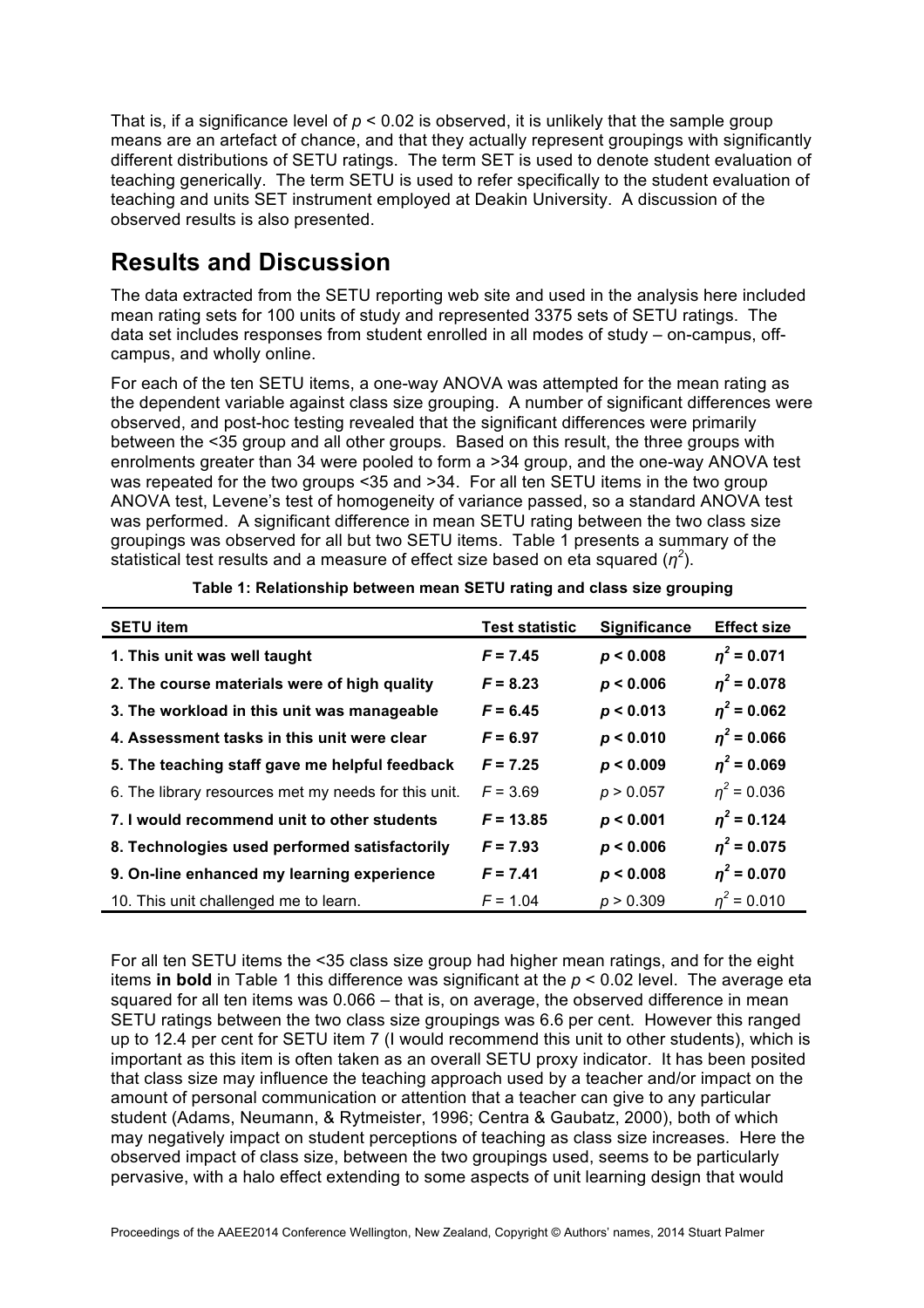seem to be relatively independent of class size, i.e., clarity of assessment requirements and performance of online technologies. Johnson et al. (2013) note that, "Class size is important because faculty generally have little control over their class size; and if significant, the effects of class size should be included in interpretations of evaluations." (Johnson et al., 2013, p. 291).

As above, for each of the SETU items, a one-way ANOVA was attempted for the mean rating as the dependent variable against class level grouping. Only one significant difference was observed (SETU item 7), and post-hoc testing revealed that the significant difference was between the postgraduate group and the two undergraduate groups. Based on this result, the two undergraduate groups were pooled, and the one-way ANOVA test was repeated for the two groups undergraduate and postgraduate. Levene's test of homogeneity of variance passed, so a standard ANOVA test was performed. A significant difference in mean SETU rating between the two class level groupings was observed for SETU 7. Table 2 presents a summary of the statistical test results and a measure of effect size based on eta squared (*η<sup>2</sup>* ).

| <b>SETU item</b>                                     | <b>Test statistic</b> | Significance | <b>Effect size</b> |
|------------------------------------------------------|-----------------------|--------------|--------------------|
| 1. This unit was well taught                         | $F = 2.27$            | p > 0.134    | $n^2$ = 0.023      |
| 2. The course materials were of high quality         | $F = 2.81$            | p > 0.096    | $n^2$ = 0.028      |
| 3. The workload in this unit was manageable          | $F = 0.12$            | p > 0.721    | $\eta^2$ = 0.001   |
| 4. Assessment tasks in this unit were clear          | $F = 0.88$            | p > 0.349    | $n^2$ = 0.009      |
| 5. The teaching staff gave me helpful feedback       | $F = 2.73$            | p > 0.101    | $\eta^2$ = 0.027   |
| 6. The library resources met my needs for this unit. | $F = 0.00$            | p > 0.960    | $\eta^2$ = 0.000   |
| 7. I would recommend unit to other students          | $F = 5.84$            | p < 0.018    | $n^2$ = 0.056      |
| 8. Technologies used performed satisfactorily        | $F = 0.74$            | p > 0.392    | $\eta^2$ = 0.007   |
| 9. On-line enhanced my learning experience           | $F = 1.27$            | p > 0.261    | $\eta^2$ = 0.013   |
| 10. This unit challenged me to learn.                | $F = 0.72$            | p > 0.397    | $n^2$ = 0.007      |

**Table 2: Relationship between mean SETU rating and class level grouping**

Here a significantly higher mean rating from postgraduate students (compared to undergraduate students) was observed only for SETU item 7 (**in bold**), but as noted previously, this item is often taken as an overall SETU proxy indicator, so still a potentially important result. The effect size here is relatively small – the observed difference in mean ratings between the two class level groupings for SETU item 7 was 5.6 per cent. Johnson et al. (2013) note other research indicating that postgraduate students gave higher SET ratings, and based on their own research in an engineering education context, observed a significant correlation between course level and mean SET rating. It has been suggested that this commonly observed influence on SET ratings is related to student maturity, and that after several years at university, older students have more realistic expectations of their university experience (Denson et al., 2010) or, at least in some discipline areas, students become more independent in their learning in the later years of their study and/or beyond undergraduate study (Adams et al., 1996).

As above, for each of the SETU items, a one-way ANOVA was attempted for the mean rating as the dependent variable against online mode of offer. Only one significant difference was observed (SETU item 10) Levene's test of homogeneity of variance passed, and because online mode offer contains only two groups, no post-hoc testing was required. Table 3 presents a summary of the statistical test results and a measure of effect size based on eta squared  $(\eta^2)$ .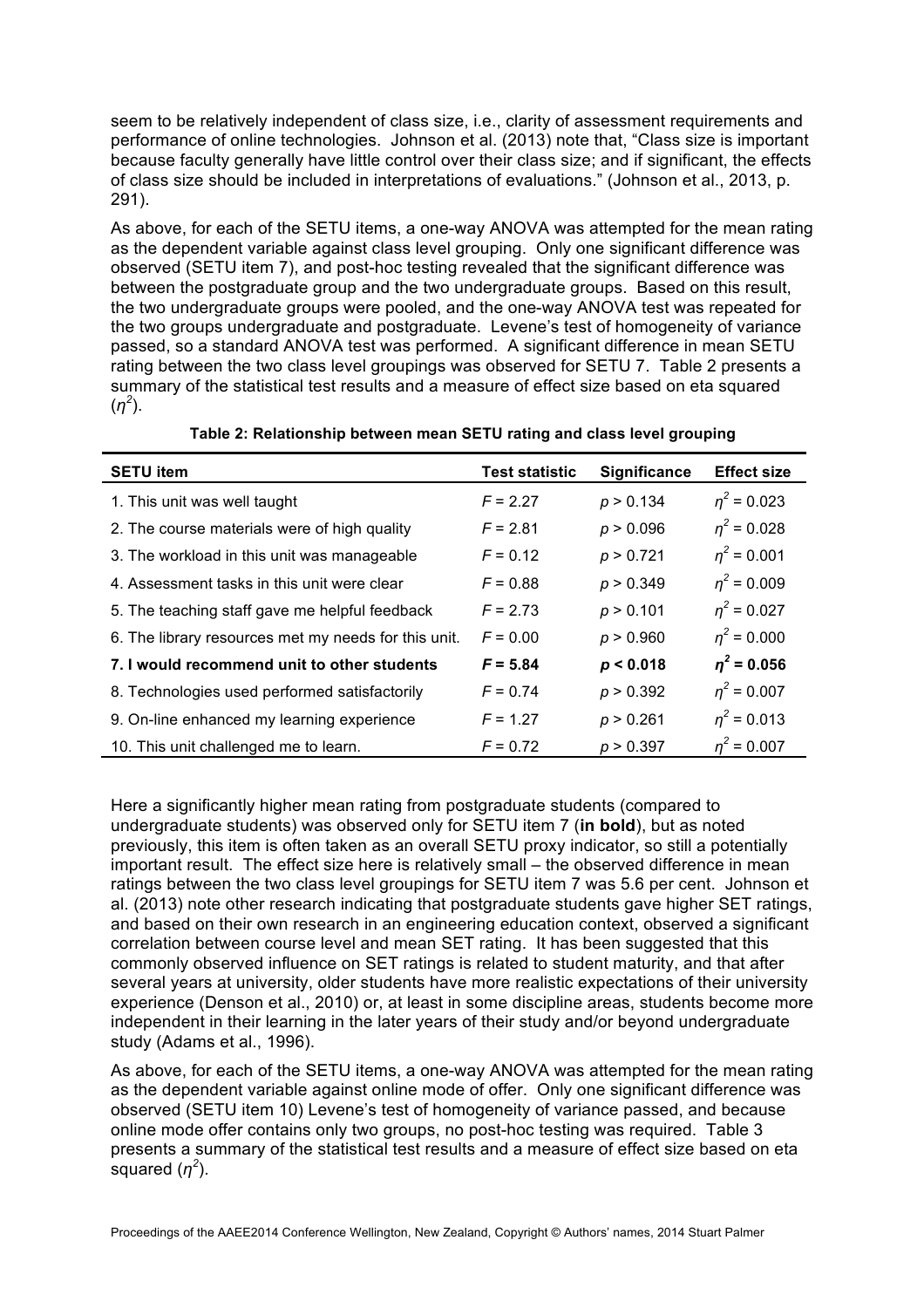| <b>SETU item</b>                                     | <b>Test statistic</b> | <b>Significance</b> | <b>Effect size</b> |
|------------------------------------------------------|-----------------------|---------------------|--------------------|
| 1. This unit was well taught                         | $F = 2.32$            | p > 0.130           | $n^2$ = 0.023      |
| 2. The course materials were of high quality         | $F = 0.58$            | p > 0.448           | $n^2$ = 0.006      |
| 3. The workload in this unit was manageable          | $F = 0.01$            | p > 0.945           | $\eta^2$ = 0.000   |
| 4. Assessment tasks in this unit were clear          | $F = 0.34$            | p > 0.563           | $n^2$ = 0.003      |
| 5. The teaching staff gave me helpful feedback       | $F = 3.96$            | p > 0.048           | $n^2$ = 0.039      |
| 6. The library resources met my needs for this unit. | $F = 0.12$            | p > 0.728           | $n^2$ = 0.001      |
| 7. I would recommend unit to other students          | $F = 2.99$            | p > 0.086           | $n^2$ = 0.030      |
| 8. Technologies used performed satisfactorily        | $F = 1.31$            | p > 0.254           | $n^2$ = 0.013      |
| 9. On-line enhanced my learning experience           | $F = 2.56$            | p > 0.112           | $\eta^2$ = 0.025   |
| 10. This unit challenged me to learn.                | $F = 10.62$           | p < 0.002           | $n^2$ = 0.098      |

| Table 3: Relationship between mean SETU rating and online mode of offer grouping |  |  |
|----------------------------------------------------------------------------------|--|--|
|----------------------------------------------------------------------------------|--|--|

Here a significantly lower mean rating from students studying units in online mode of offer (compared to students studying units offered conventionally) was observed only for SETU item 10 (**in bold**). The effect size here is modest – the observed difference in mean ratings based on mode of offer for SETU item 10 was 9.8 per cent. In the area of research into student engagement, a generally positive association between academic challenge and the use of information technology in student learning has been observed (Chen, Lambert, & Guidry, 2010; Nelson Laird & Kuh, 2005). However, in that context 'academic challenge' is conceived as a multi-dimensional benchmark scale that is composed of 11 items relating to levels of student participation in certain educationally purposeful activities, none of which actually mention the term 'challenge[d]' (Kuh, 2009). The simple form of SETU item 10 should not be seen as a direct measure of academic challenge in a student engagement context; in fact it is not really clear what it attempts to measure. Purposefully designed academic challenge and engagement in online learning environments has been identified as an important element in directing students to deep rather than shallow learning approaches (Garrison & Cleveland-Innes, 2005), and large-scale student engagement research has shown that institutions that focus on information technology mediated interactions and relationships may be associated with low levels of student academic challenge (Pike & Kuh, 2005). Though the effect size of this grouping is relatively small, this finding has significance for universities contemplating a heavy investment in the on-line modality, especially if the basis for the investment is to enhance students' overall learning experience and engagement.

# **Conclusions**

It is important to acknowledge the limitations of this investigation. The available data permitted an investigation of class size, class level and online mode of offer status. Although class size and class level are commonly reported systematic influences on SET ratings, and online mode of offer has previously been found to be an additional systematic influence on SETU ratings at Deakin University, there are likely to also be other influencing factors not captured in this study. The available data did not permit a complete demarcation between the mean SETU ratings from on-campus, off-campus and wholly online enrolled students. However, the grouping employed to identify units with an online mode of offer (units with no on-campus enrolled students and units offered only in wholly online mode) is a realistic reflection of both the student experience and the practical use of SETU data during the period under consideration. While the initial groupings for class size were well balanced, the final two-way groupings used for class size, year level and online mode of offer in the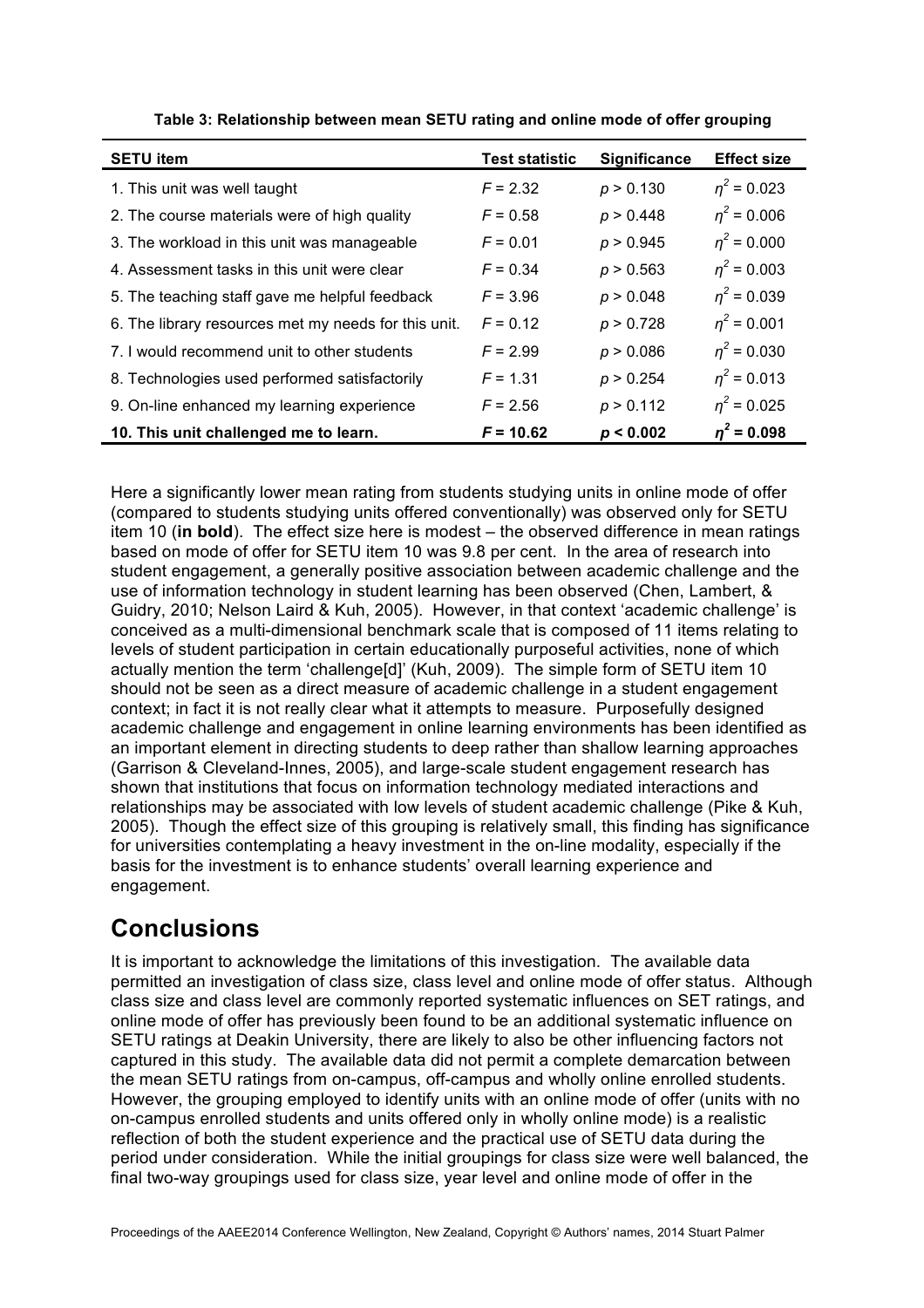ANOVA tests were all significantly unbalanced. In practice, where only one grouping factor is being tested and the homogeneity of variance is accounted for (as was true in all the cases here), the ANOVA test is relatively robust to departures from equal group sizes. With only 100 sets of unit mean SETU ratings available to be included in the investigation, the data set is relatively small. However, even with a comparatively small data set, a number of differences in mean SETU ratings were observed at the *p* < 0.02 level of significance, lending weight to the conclusion that the observed differences are meaningful.

This paper presents an investigation into the systematic influence on SET ratings for engineering programs at Deakin University. Based on the mean SETU ratings for a sample set of 100 units of study, the following significant influences were observed. Class sizes with an enrolment of less than 35 reported significantly higher mean ratings for eight out of the ten SETU items – class size seemed to have a strong halo effect on most SETU items. Postgraduate level units reported significantly higher mean ratings for SETU items 7 – this item is important in as much as it is often taken as an overall proxy for SETU results. Units offered solely in online mode with no on-campus enrolment reported significantly lower means ratings for SETU item 10 relating to academic challenge. The observed effect sizes for significant differences in mean SETU item ratings were generally below 10 per cent. However, for SETU item 7, based on the school-wide mean rating of 3.46 out of 5 during the period under consideration, the observed effect size ( $n^2$  = 0.124) translates to a possible difference in mean SETU rating of greater than 0.4 higher for a class size less than 35 compared to units with a larger enrolment, all other things being equal. This is a non-trivial impact in an environment where the first decimal place for unit SETU ratings might form part of the academic staff performance management system. More generally, while the use of SET data may have originally been primarily for formative purposes to improve teaching and learning, they are also increasingly used in many quarters for summative judgements of teaching quality and teaching staff performance that have implications for personnel decision making. The increasing use of SET for high-stakes decision making puts pressure on institutions to ensure that their SET practices are sound, equitable and defensible. Fair and sound decision making based on SET data requires that the known systematic influences on SET data be accounted for.

## **References**

- Adams, Moya, Neumann, Ruth, & Rytmeister, Cathy. (1996). Is it a Level Playing Field? Factors Which Influence Student Evaluation of Teaching. Paper presented at the Australian Association for Research in Education Annual Conference, Singapore.
- Allen, I. Elaine, & Seaman, Jeff. (2010). Class Differences Online Education in the United States, 2010. Babson Park, MA: Babson Survey Research Group / The Sloan Consortium.
- Aron, Arthur, Aron, Elaine, & Coups, Elliot J. (2009). Statistics for Psychology (5th ed.). Upper Saddle River, N.J.: Pearson Prentice Hall.
- Centra, John A., & Gaubatz, Noreen B. (2000). Is There Gender Bias in Student Evaluations of Teaching? The Journal of Higher Education, 71(1), 17-33.
- Chen, Pu-Shih Daniel, Lambert, Amber D., & Guidry, Kevin R. (2010). Engaging online learners: The impact of Web-based learning technology on college student engagement. Computers & Education, 54(4), 1222-1232. doi: http://dx.doi.org/10.1016/j.compedu.2009.11.008
- Davies, Martin, Hirschberg, Joe, Lye, Jenny, Johnston, Carol, & McDonald, Ian. (2007). Systematic Influences on Teaching Evaluations: The Case for Caution. Australian Economic Papers, 46(1), 18- 38. doi: 10.1111/j.1467-8454.2007.00303.x
- Deakin University. (2014). Unit Evaluation System. Retrieved 12 March, 2014, from http://www.deakin.edu.au/unit-eval/results/general.php
- Denson, Nida, Loveday, Thomas, & Dalton, Helen. (2010). Student evaluation of courses: what predicts satisfaction? Higher Education Research & Development, 29(4), 339 - 356.